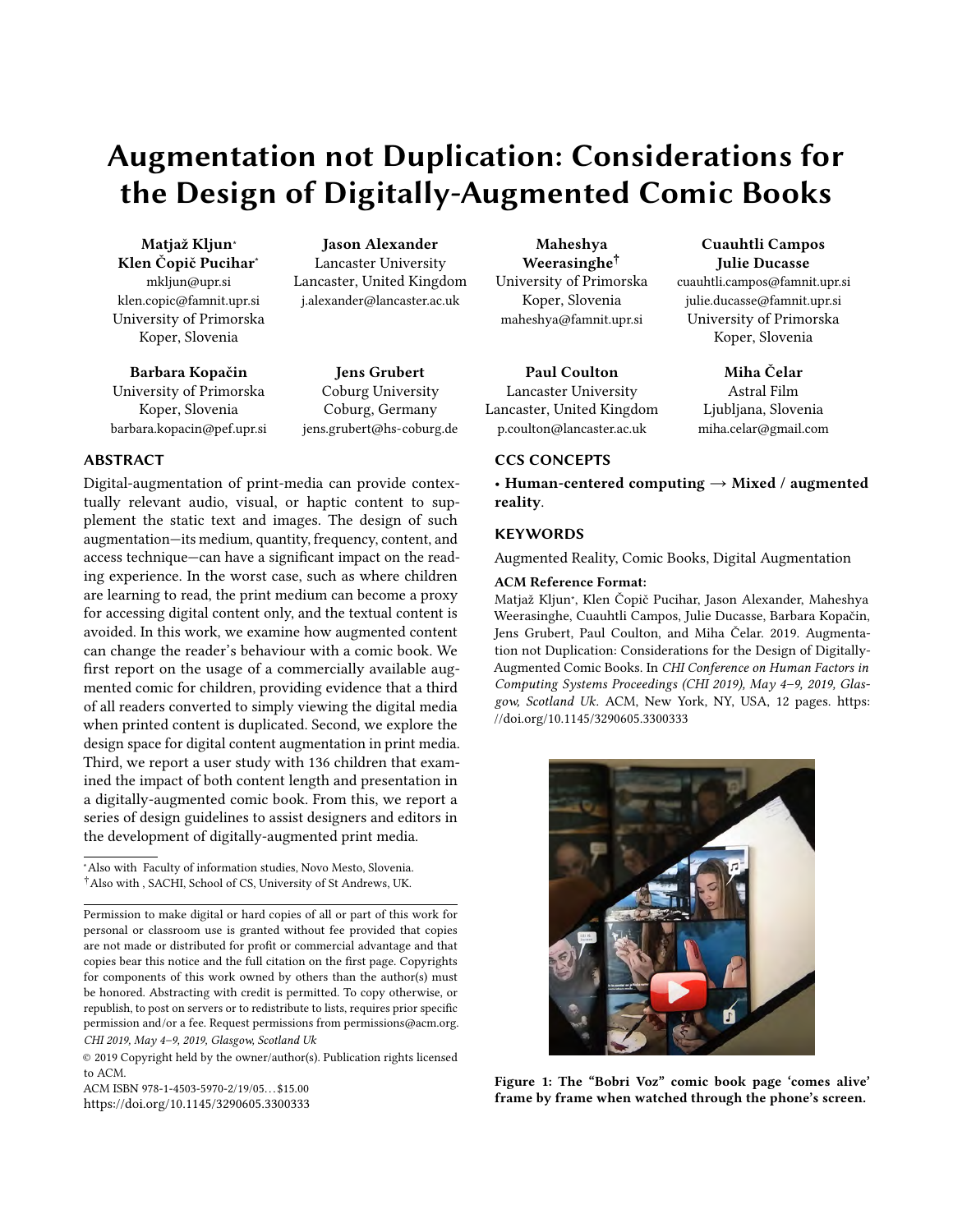# 1 INTRODUCTION

Digitally-augmented comic books ('AR comics', Figure [1\)](#page-0-0) combine the traditional paper comic format with Augmented Reality (AR). Typically, the reader can access animated sequences (audio and video) of the page's frames or other online content via a mobile device. Comic book writers and illustrators see this as one approach for encouraging young readers to continue to engage with printed comics.

Despite the large body of work into AR [\[23,](#page-10-0) [46\]](#page-11-1), and AR Books [\[14\]](#page-10-1), there is little understanding of how authors and illustrators should design for this combined physical/digital medium. Specifically, it is unclear which storytelling approaches to use (augment, replicate, or add to existing content) or how digital content should be integrated into the reading flow (how much and how often). Further, it is unknown how these design decisions impact the holistic reading experience.

In order to better understand this design space, and the implications of these design decisions, this paper provides insights into the design and use of digitally-augmented comic books through real-world deployment statistics, a designspace exploration, and a controlled user study. Overall we saw that duplication in real world usage encouraged 37% of users to stop reading and resort to watching videos. In a controlled study this value drops to 15%. Most participants consumed all available content even if duplicated, which helped them to perform better at retention test. In contrast, when providing shorter exerts to augment the comic, none of the participants ignored the printed medium.

To summarise, this paper contributes: (1) An analysis of the real-world use of an AR comic; (2) A description and discussion of the design space of digitally-augmented comic books; (3) A user study with children ( $N = 136$ ) to evaluate different aspects of the design space and; (4) A series of design guidelines derived from our findings. These contributions go beyond previous work by providing the first analysis of real-world use of a digitally-augmented comic book, the most extensive design-space exploration to date, and the first large-scale study exploring design decisions in AR comics.

# 2 RELATED WORK

#### Historical Context

Printed materials have been a mainstream medium for nearly half millennium and are recently changing and adapting to digital technologies. For example, publications often have digital counterparts (e-books, on-line newspapers) or have moved completely on-line. In the case of scientific publications it has been suggested that on-line versions should be augmented with animated figures [\[16\]](#page-10-2). Nevertheless, printed materials are often preferred by users since they offer various advantages such as portability, flexibility, and tangibility [\[28\]](#page-10-3). It is these advantages that have contributed to augmentation of printed materials with digital elements—mainly with the advances of mobile AR. This mix of printed material's physicality and interaction possibilities of digital augmentation has been used for three often overlapping purposes: education, storytelling and entertainment.

#### Augmented Reality (AR) in Journalism

AR is regularly used in journalism as a vehicle for storytelling [\[30\]](#page-10-4). Various approaches include overlaid simple, interactive, and geo-tagged graphics, photographs and videos to provide additional context to news and information, and use of location information available via AR and social media to identify potential sources for stories. Examples include Wire magazine featuring an audiovisual cover (<https://www.thewire.co.uk/rewind2017app>), The New Yorker (featuring artistic audiovisual 3D video), ELLE (featuring interviews on covers), W magazine (showing music videos), Die Welt (visualising 3D graphs, buildings and similar content), and Metro (showing film trailers, various videos, photo galleries).

#### Augmented Reality in Education

AR printed materials (and AR in general) provides numerous benefits in teaching and learning environments [\[3\]](#page-10-5) as it enables students to: (i) explore and engage with content from various angles [\[22\]](#page-10-6); (ii) interact with content, which is otherwise impossible to be experienced first-hand [\[34\]](#page-11-2); (iii) understand spatial relationships and interactions of elements within a 3D space [\[35\]](#page-11-3); (iv) seamlessly interact between the real and virtual worlds [\[3\]](#page-10-5); (v) enhance creativity and imagination [\[25\]](#page-10-7) and; (vi) reinforce collaboration [\[4,](#page-10-8) [21\]](#page-10-9) discoverybased learning, object modelling and skills training [\[45\]](#page-11-4).

#### Book-based Augmented Reality

An early system describing the use of AR in books showed augmented 3D objects pop-up from the pages as early as in 1998 [\[32\]](#page-11-5). Since then, various topics and approaches have been used in augmenting school books. The research community has suggested, developed and explored systems showing AR in books covering for example mathematics (e.g. showing geometric shapes) [\[24\]](#page-10-10), physics (e.g. depicting complex 3D concepts) [\[11\]](#page-10-11), astronomy (e.g. exploring the workings of the solar system) [\[34,](#page-11-2) [36\]](#page-11-6), engineering [\[29\]](#page-10-12), and history (e.g. intensify the description of struggles of European settlers in New Zealand) [\[15\]](#page-10-13); each exploiting one or more of the aforementioned advantages of AR.

AR is also utilised as a medium to enhance immersiveness in story books. Such books usually feature animated characters and virtual pop-ups. Examples include the Magicbook [\[5\]](#page-10-14), which enables readers to traverse from real to augmented and virtual space with a book as a tool, Virtual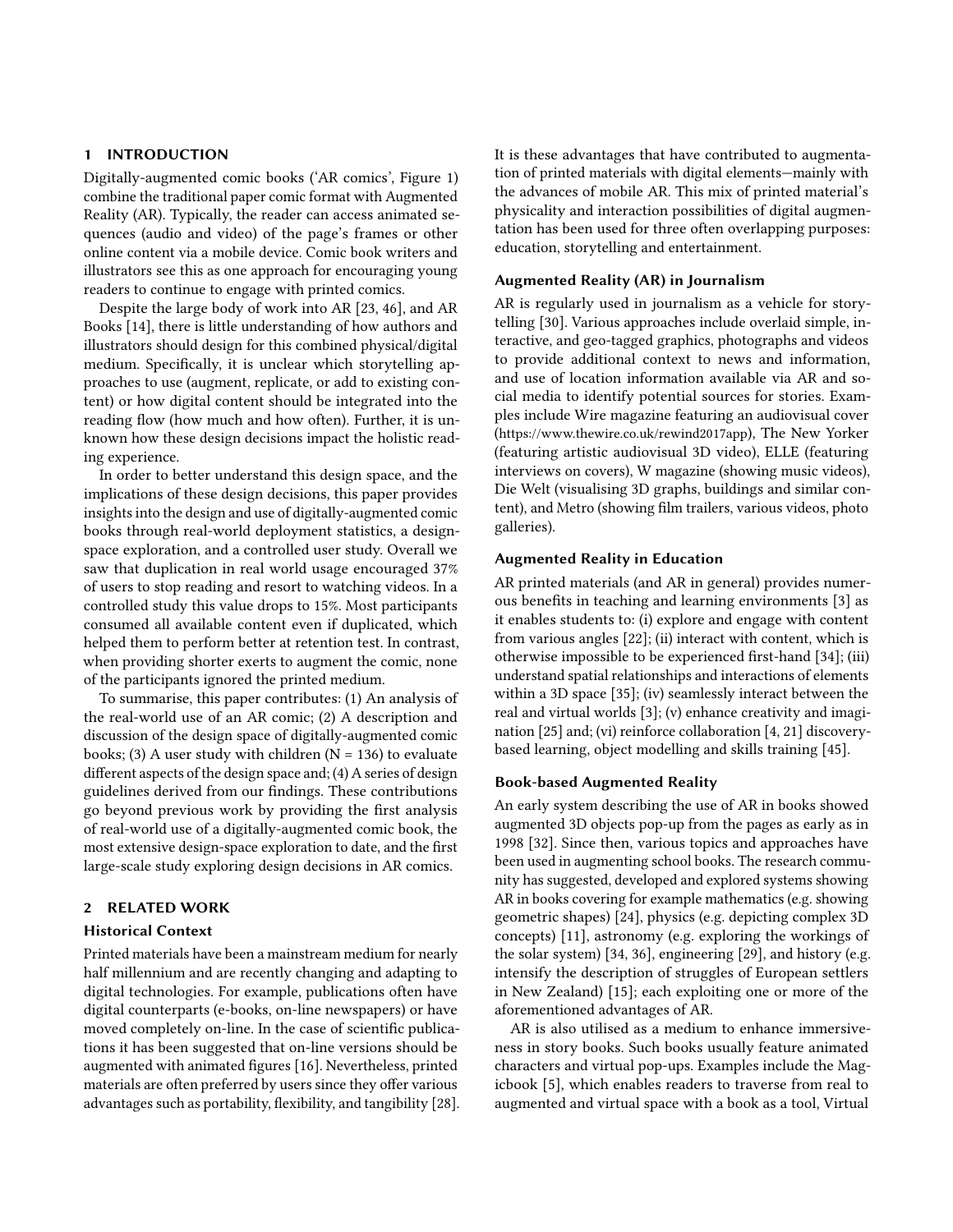<span id="page-2-2"></span>

Figure 2: Sequence graph showing examples of AR Comic interaction patterns. Each row represents one user's engagement and each coloured dot in a row represents 10s of viewed video. Each colour represents a different video. Top: mostly watching (W) occurs when users skip pages and watch only the videos in sequence (there are almost no blank spaces between video sessions). Middle: predominately reading (R) occurs when users are assumed to be reading (large time gaps between videos), skip videos and/or stop them early. Bottom: combining reading and watching (C) occurs when users watch the videos in sequence and read, which is visible by longer time gaps between the videos.

pop-up book [\[39\]](#page-11-7), utilising the book's pictures as markers to show virtual 3D objects, Interactive storybooks [\[10\]](#page-10-15) aimed at early literacy education and collaboration, and The Haunted Book [\[33\]](#page-11-8) that animates the illustrations of a poetry book. Outside the research community, publishers have also started to explore the potential of AR in books with the advances in various commercial AR frameworks and SDKs. In 2011 an AR book titled The Future is Wild: The Living Book was presented at the Frankfurt Book Fair that integrated videos, 3D models and other AR content. Since than, numerous books emerged integrating AR content with physical elements of the books.

#### Interaction with Augmented Reality

Interaction emerged early as an important factor for manipulating digital elements. Beyond moving and rotating digital objects (e.g. by moving the marker), prototypes have explored how users can move book-based characters around to complete tasks and progress the story. These techniques used controllers with markers attached to them [\[10\]](#page-10-15), triggered events by bringing tangible objects to designated book pages [\[11,](#page-10-11) [15,](#page-10-13) [18,](#page-10-16) [44\]](#page-11-9), moving interactive parts of the pop-up book to reveal additional information [\[31\]](#page-10-17), or by interacting with multiple users [\[10,](#page-10-15) [15\]](#page-10-13).

Another common augmentation is to play videos on print medium. These are typically played while print medium is in view of the device and stop playing when out of view. As this may lead to arm fatigue previous work explored alternative options such as freezing the real-world view [\[26\]](#page-10-18) or transitioning to a digital copy of the physical media [\[17\]](#page-10-19).

Yet another area of interaction is content creation where users "co-create" the book through real-world creative activities. Examples include creating digital notes in a physical book [\[37\]](#page-11-10), the Interactive AR colouring book [\[8\]](#page-10-20) that creates pop-up animated sequences of the children's colouring, and the AR coloring book App [\[27,](#page-10-21) [47\]](#page-11-11) that allows children to express their creativity through colouring a colouring book page while the animated character is coloured in real-time.

#### The Impact of AR on End-Users

With the advances of affordable mobile AR hardware and offthe-shelf AR libraries, the focus has shifted from technical development to the effects of the technology on users. Building augmented books has become easier for wider research community and current works describe how such technology influences its readers. Studies have for example looked at a "positive and measurable" impact an AR book had on the spatial ability of mechanical engineering students [\[29\]](#page-10-12), the affordances of interacting with physical objects that provide a "desirable naive physics" notion in the context of AR books [\[19\]](#page-10-22), the impacts on cognitive load and motivation while studying from AR books [\[7\]](#page-10-23), the effects on the collaborative experience while reading AR books [\[1,](#page-9-0) [13\]](#page-10-24), and the positive effects of augmented books on learning outcomes [\[43\]](#page-11-12).

The current body of literature has not yet explored the design of comic books as mixed-reality medium despite the fact that comic books are ideal candidates for augmentation as they are based on conveying the story with visual elements. While commercial products that digitally augment/animate comic books are available such as Marvel  $AR<sup>1</sup>$  $AR<sup>1</sup>$  $AR<sup>1</sup>$  and Black Eyed Peas' Comic Masters<sup>[2](#page-2-1)</sup>, little is known how people interact with such digital content 'in the wild'—this is required to better support design decisions and how these decisions influence the reading experience. To expand the body of knowledge in this area we conducted an 'in the wild' study and a controlled study with 136 children with 3 different designs of comic augmentation.

### 3 REAL WORLD USAGE

To understand how an AR comic book is used 'in the wild' we worked with the artists and publishers of the commercially available digitally-augmented comic book "Bobri Voz" to log

<span id="page-2-0"></span><sup>1</sup><https://www.youtube.com/watch?v=FE4uPnk1zUI>

<span id="page-2-1"></span><sup>2</sup><https://www.youtube.com/watch?v=OB7oAts0GR4>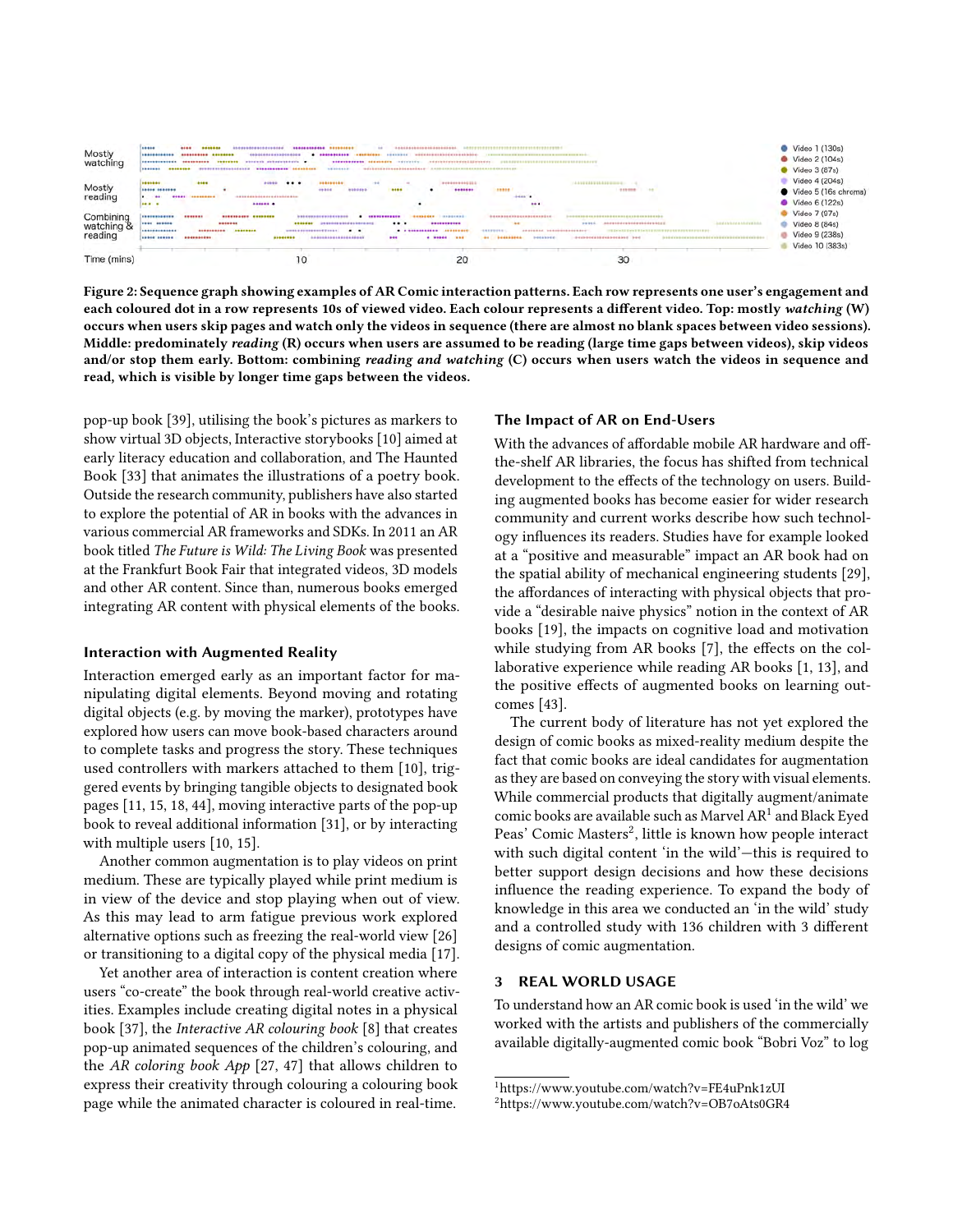<span id="page-3-0"></span>

|                                | C.    | RC.         | <b>WC</b> | W     | <b>RW</b> | CW   | R              | <b>WR</b> | <b>CR</b> | M     | <b>SUM</b> |
|--------------------------------|-------|-------------|-----------|-------|-----------|------|----------------|-----------|-----------|-------|------------|
| Only one mode                  | 15    | $\mathbf 0$ | 2         | 17    | 5         | 5    | $\overline{7}$ | - 8       | -6        | 11    | 76         |
| $\frac{0}{0}$                  | 19.74 | $\Omega$    | 2.63      | 22.37 | 6.58      | 6.58 | 9.21           | 10.53     | 7.89      | 14.47 |            |
| All finished<br>with this mode |       |             |           | 27    |           |      | 21             |           |           | 11    | 76         |
| $\frac{9}{6}$                  | 22.37 |             |           | 35.53 |           |      | 27.63          |           |           |       |            |

C - Combined W - Watching R - Reading or dropout M - Mixed & could not be defined Two letter combination means the pattern started with one and finished with another pattern (e.g. CW means the pattern started with Combined and finished with Watching)

Table 1: AR Comic interaction pattern summary. The top row shows how many people exercised a particular pattern (combinations of C, W, & R show that the pattern transitioned during engagement). The bottom row shows how many people ended reading with one of the three patterns C, W or R.

all accesses to the digital content. This section reports our findings.

## The AR Comic, graphical design and video content

The comic is based on an animated film and tells the story of the invention of a wheel by people who lived in the area of Ljubljana's marshes. The story is fictional, but inspired by the real 5200 years old wheel found in the area. At the time of the study the comic was available in book stores around Slovenia and public libraries across the country.

The comic book size is A4, has 39 pages and 167 frames; 10 of these frames are specially marked as being digitally augmented (see Figure [3](#page-6-0) b). The digital content is accessed through an augmented-reality application for smartphones. Within the app the user points the phone's camera at specially marked frames and clicks the scan button. If the frame is recognized as augmented, a play button appears on-screen (see Figure [1\)](#page-0-0) and the user can begin watching the integrated video or proceed to full-screen mode. The embedded videos duplicate the comic book content from previous augmented frame up to the currently scanned frame and thus replicate the whole comic book. The total length of the video content is 24 minutes and 25 seconds.

#### Data Collection

The primary goal of the study was to uncover how such integration of digital content influences the reading pattern of the user. We hypothesized that duplicating the whole comic with embedded videos visible with mobile AR application will discourage users from reading the book.

To test our hypotheses, we integrated user engagement tracking into the application. The application was distributed through the Google Play store. The tracking system captured usage data over a period of 1 year and recorded 590 minutes of video watching though 2538 video events or sessions. The application also captured 5349 general application events, such as: application start and close events, various button clicks, and tracking error events.

To delineate individual interaction patterns we grouped sessions (video events) into sequences. On each phone we considered a new sequence if more than 25 minutes elapsed between two interactions (based on the time needed to finish reading the book) or if a sequence exceeded 70 minutes. We also dropped all sequences with less than 4 sessions since it is difficult to draw anything from such short interactions and ended up with 76 sequences made on 62 phones (of which 50 generated just one sequence). We have no means to tell if the same person used a particular phone more than once, multiple people used it simultaneously, or different people in succession (e.g. siblings using parents' phone) and will thus focus on sequences only.

#### Results

Sessions per sequence varied based on which and how many videos users watched. Out of 10 videos, users on average opened 5.3 (median 4) videos and watched 10.5 [43%] (median 5.7 [23%]) minutes. To better understand interaction patterns (through which reading patterns could be anticipated) we visualised the log data on a sequence graph (see Figure [2\)](#page-2-2). Each dot in the graph represents 10 seconds of video watching. The sequences were individually classified by two authors of the paper looking for one of the following patterns:

- Watching (W): User omits reading and focuses only on watching videos, Figure [2](#page-2-2) (top).
- Combining (C): User combines watching videos and reading, Figure [2](#page-2-2) (middle).
- Reading (R): User predominantly reads and only opens videos for a short period, Figure [2](#page-2-2) (bottom).
- Mixed (M): It was not possible to categorize the pattern.

Each sequence could be marked with multiple patterns where the order resembles the change of user behaviour within a given sequence. The authors compared and aligned their classification results which are captured in Table [1.](#page-3-0) The classification results show that the highest number of sequences demonstrated the watching pattern (W=17 [22%]), followed by the combining pattern  $(C=15 \mid 20\%)$  and the first watch then read pattern (WR=8 [11%]). When looking at the pattern sequence ended with if users transitioned during engagement an increase in the difference between watching and combining pattern shows up (W=27 [36%], C=17 [22%]).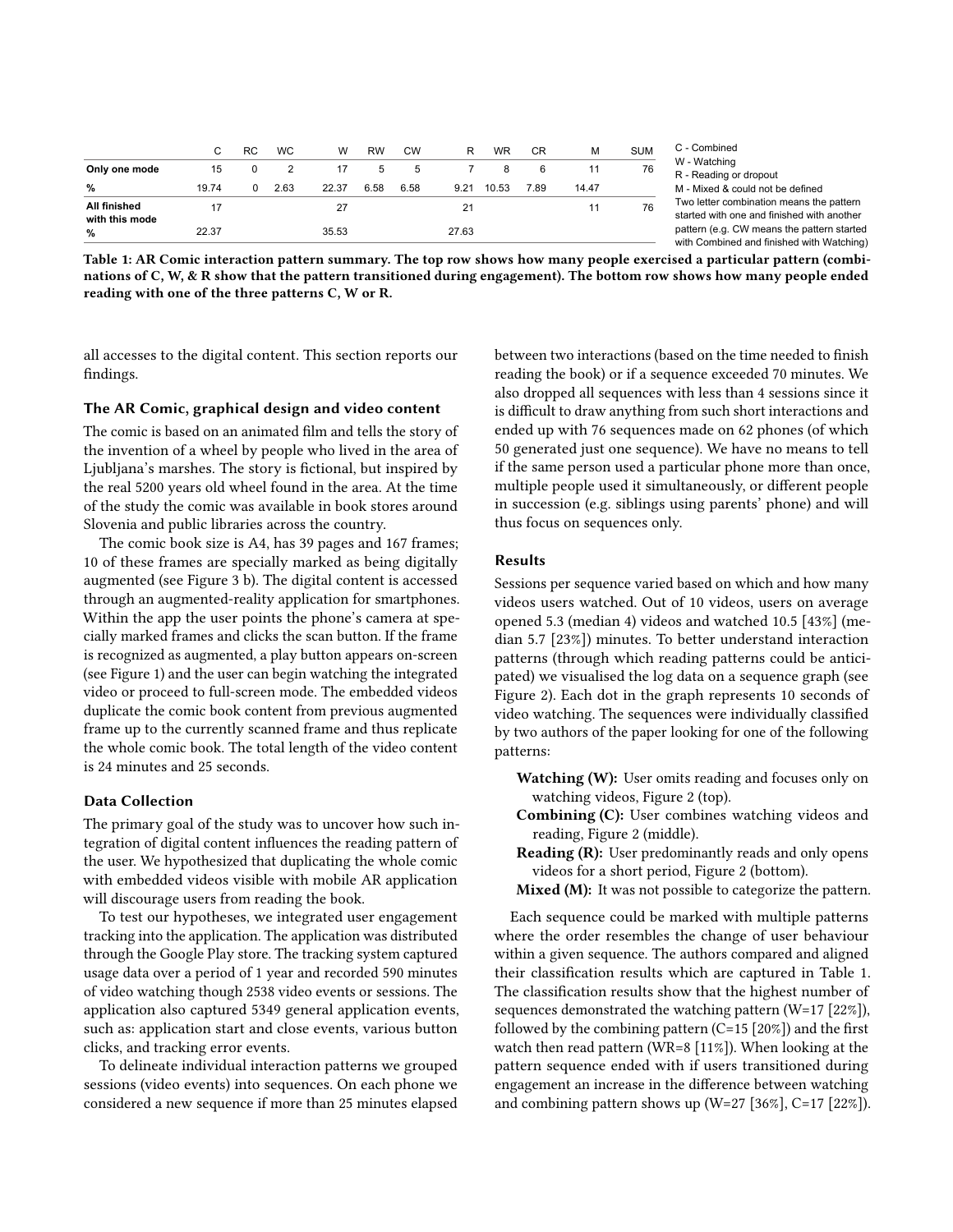This suggests that some users realised that the whole story is duplicated and resorted to watching the videos only.

We acknowledge that we do not know if and how much people read before and after they interact with the app. We assume they start as readers as they do not initially know if or how AR is integrated into the book and can observe interaction patterns only when they start using the app. By observing the interaction patterns we can conclude that the evidence supports our hypothesis (total duplication discourages reading) for a third of the cases (36%). Moreover, a quarter of cases ended in reading (28%). Such interaction patterns defy the purpose of digital content within the printed comic book.

In the following section we explore the design space for digitally augmented comic books to understand how different design decisions may influence reader engagement.

# 4 DESIGN FACTORS FOR DIGITALLY AUGMENTED COMIC BOOKS

The effective augmentation of physical comic books with digital content hinges on four key factors: the storytelling approach; how the digital content is integrated into the reading flow; the presentation medium and; the method for accessing the digital content. This section explores the design of these factors and the implications of different choices. The design space is derived from our experiences working with media artists who create augmented comic books and our understanding of issues from the real-word deployment. Besides the parts that are novel and are not referenced, we added work from the related literature, notably Grasset et al's taxonomy [\[14\]](#page-10-1), to present the topic as a whole.

# Storytelling Approach

The storytelling approach determines how the digital content changes the story's narrative and the reading experience.

Digital Content Purpose. Digital content can be used to augment, replicate, or provide additional storytelling material not shown in the printed comic. Augmentation adds an additional modality or view onto the printed representation. This might include audio to create mood or the 3D rendering of a printed character. Augmentation is typically used to increase engagement or to better convey the content designer's original intent, but does not change the story delivered. Replication provides an identical storyline through a digital representation. A typical example of augmentation is to turn the frames of a comic book into an animation. Additional Content provides new content or storylines that are not present in the print media.

Presentation Genre. The digital content's genre can match or contrast the style present in the printed media. This includes the narrative approach (e.g. first-person vs. third-person

narration) and style of audio/visual presentation. When the digital content's genre matches that of the printed content, it provides the reader with an immersive, flowing experience. When one of the genres change, it encourages the reader to view the story from a different perspective, getting them to reflect on what they have read, seen, and heard. For example, the digital content that accompanies a hand-drawn comic book could be shot as a documentary, providing a factual basis for the story.

Interaction with Content. Digital content may be passive (e.g. a static image, video- or audio- stream) or active (e.g. a 3D model that can be examined from multiple angles [\[5\]](#page-10-14) or by providing interactions that allow story-line manipulation [\[10\]](#page-10-15)). The addition of interactivity can lead to greater engagement and immersion, but also has the potential to distract away from the main storyline.

## Integration of Content into the Reading Flow

The placement and timing of augmented content can significantly impact on the reading flow of the comic. Poor integration of this content can lead to a bias towards one or the other media or, in the worse case, abandonment of either the printed or digital content. There are two key characteristics to consider: the spatial position of digital content and the properties of individual content clips.

Spatial Position of Content. There are two key considerations for spatial positioning—the access position, the physical position on the page where the reader must register their interest in digital content (interaction methods for this are discussed below) and the viewing position where any visual content is shown. These positions can be the same or different, each influencing the reading flow of the comic [\[40\]](#page-11-13).

The placement of digital registration points (either implicit or explicit) directs the reading flow. Registration at the start of a page facilitates mood- and scene-setting, while registration at the end of the page is used for content reflection. Registration that occurs within the page will interrupt the reading flow, breaking immersion, and should be designed to provide context or relevant content that encourages the reader to return to the next frame or block.

The registration position also impacts the spatial position of any visual digital content. Within-page registration typically indicates contextually relevant content and it would be expected that the digital content is presented within that spatial context. Registration points at the start or end of the page may or may not indicate contextual relevance, and digital content can then be placed anywhere on, above, or outside the page [\[14,](#page-10-1) [41\]](#page-11-14).

Frequency, Length, and Volume of Digital Content. Closely related to the purpose of the content is the frequency of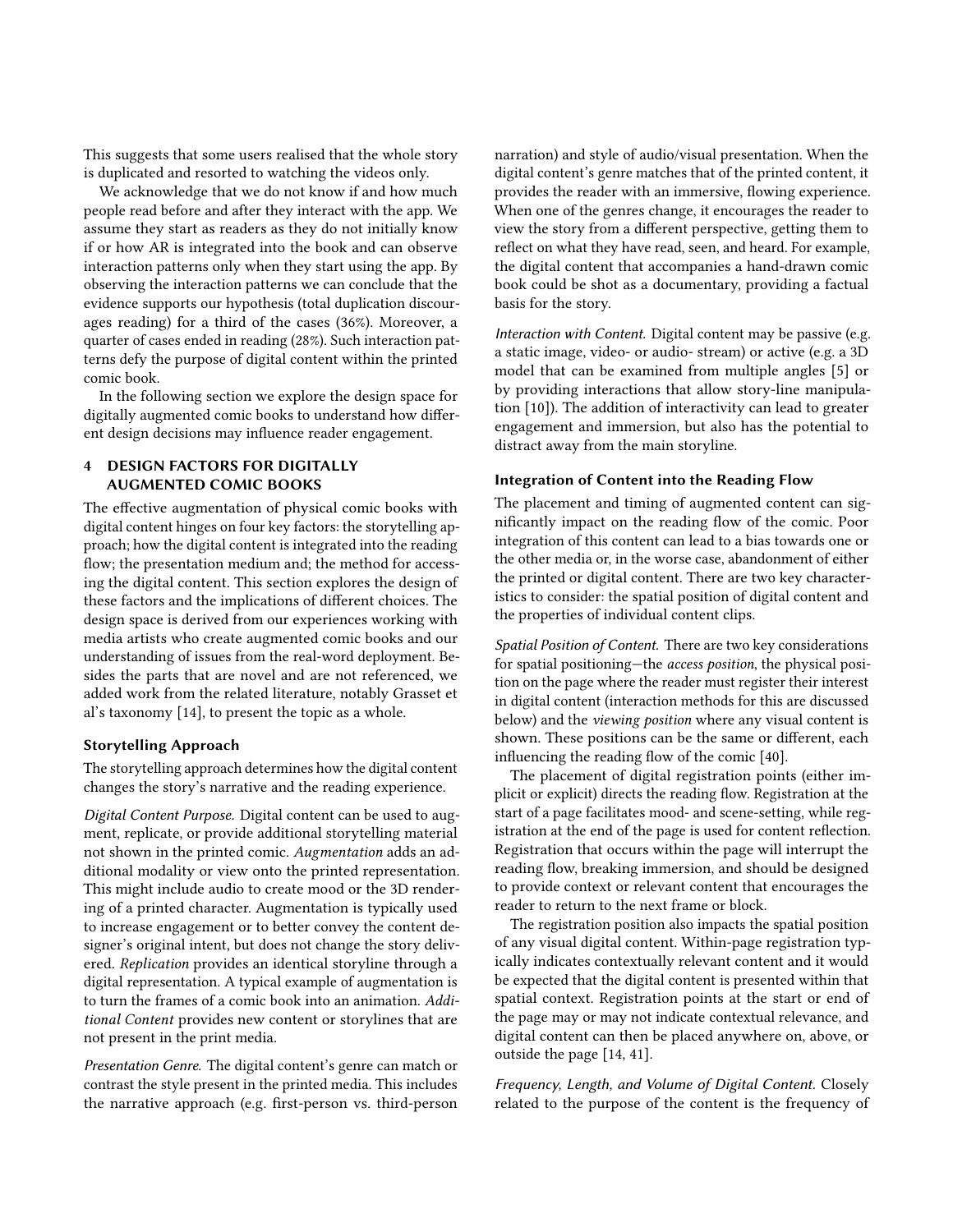appearance, length of digital augmentation, and the total volume of digital content. Frequently appearing digital content (e.g. every two or three frames/blocks) can lead to significant context switching between the printed comic and the digital content access device. Short clips may also become 'unimportant' for the reader who wishes to focus on the storyline. The overall balance of digital vs. written content is also important to maintain the desired level of engagement with both media [\[13,](#page-10-24) [15\]](#page-10-13).

## Presentation Medium

Augmented Reality extends beyond the traditional overlay of visual content to include audio and haptic output, and links to other content. This has implications for both the storyline and the reading flow. Visual content will require some 'removal' from the physical page (e.g. holding a device to view the digital content), interrupting the flow of reading. Audio and/or haptic augmentation without visual content may remove this barrier to reading, but suffices the fidelity of visual representation. Using all three modalities can enhance the immersion of the augmentation, but moves the reader further away from comic-book experience.

## Access Method

In this section we examine the technological approaches for accessing digital media, and how prerequisites can be imposed for accessing the digital augmentations. While this article focuses on access through commodity devices (i.e. mobile phones), head-worn displays [\[38\]](#page-11-15) and projection [\[2\]](#page-10-25) provide a different array of content access approaches.

Technological Approaches. There are three main technological approaches to accessing digital content with a mobile phone: (1) Vision based recognition; (2) Proximity-based differentiation; (3) Manual content selection. With vision-based approaches, the reader holds their mobile device such that the camera captures the 'active' area of the page. Computer Vision can then be used to identify markers. These markers can either be explicit fiducial markers [\[12\]](#page-10-26) (e.g. QR codes) or implicit, such as the frames in the comic. For implicit markers the reader must still be made aware of the embedded digital content. For short content the mobile device is continuously held in place while the digital media is rendered. For longer content, once activation is complete, the user does not have to continuously hold the phone in place.

Proximity-based approaches (e.g. NFC [\[42\]](#page-11-16)) typically require the mobile device to be placed on a particular area on the page. This has the disadvantage of covering page content, however this is often more suitable for 'short' augmentation (such as short audio or video clips) that relate to that particular frame of the comic. This is because proximity-based method is faster at accessing digital and more user-friendly if

compared to vision based approaches (e.g. placing the phone on top of the image vs. pointing and focusing the camera at an image).

Accessibility. To encourage engagement with the physical comic, access to digital content can be limited until certain conditions are met. For example, time-out periods may be used to ensure reading of the text occurs between viewing augmented content (eye-tracking could also be used to achieve the same effect) or rapid-fire questions can track engagement with the textual content.

## Summary

The design factors outlined in this section have a significant impact on the value and resulting engagement in the comic reading experience. To begin formalising these impacts, we designed a user study to understand engagement and retention when school students read different versions of an augmented comic book.

#### 5 USER STUDY

The goal of the controlled user study is to understand how different approaches of digitally augmenting a comic book impact user engagement and the reading experience. We used the same comic book and video materials as in the real world study. To test different approaches we designed four different augmentation conditions:

- Reading (Figure [3a](#page-6-0)): control condition, where the comic books were not digitally augmented.
- Default (Figure [3b](#page-6-0)): repetition of real world study (for more detail see AR Comic section)
- Teaser (Figure [3c](#page-6-0)): NFC tags were placed on the upperpart of each left hand side page. When a phone was placed on the tag a full-screen short video was launched illustrating the first 20% of the upcoming double-page. Each video acted as a "teaser" to invite users to read the rest of the double-page spread. The NFC tag was marked as a phone icon with a play button in it.
- Animated Frames, AF (Figure [3d](#page-6-0)): this condition used two activation methods. The first was animated pages marked with four white corners. When viewed through the phone screen the frames "came alive" with moving the integrated video from frame to frame or hide it when direct resemblance to the frame is lost whilst the audio keeps playing though the whole sequence. The user is guided to currently augmented frame by highlighting edges of the active frame. The second was sound-rich frames depicted with NFC tags marked as phone icons with a sound icon in it. When the phone was placed over them a short, contextually relevant and sound-rich video was shown. The most dynamic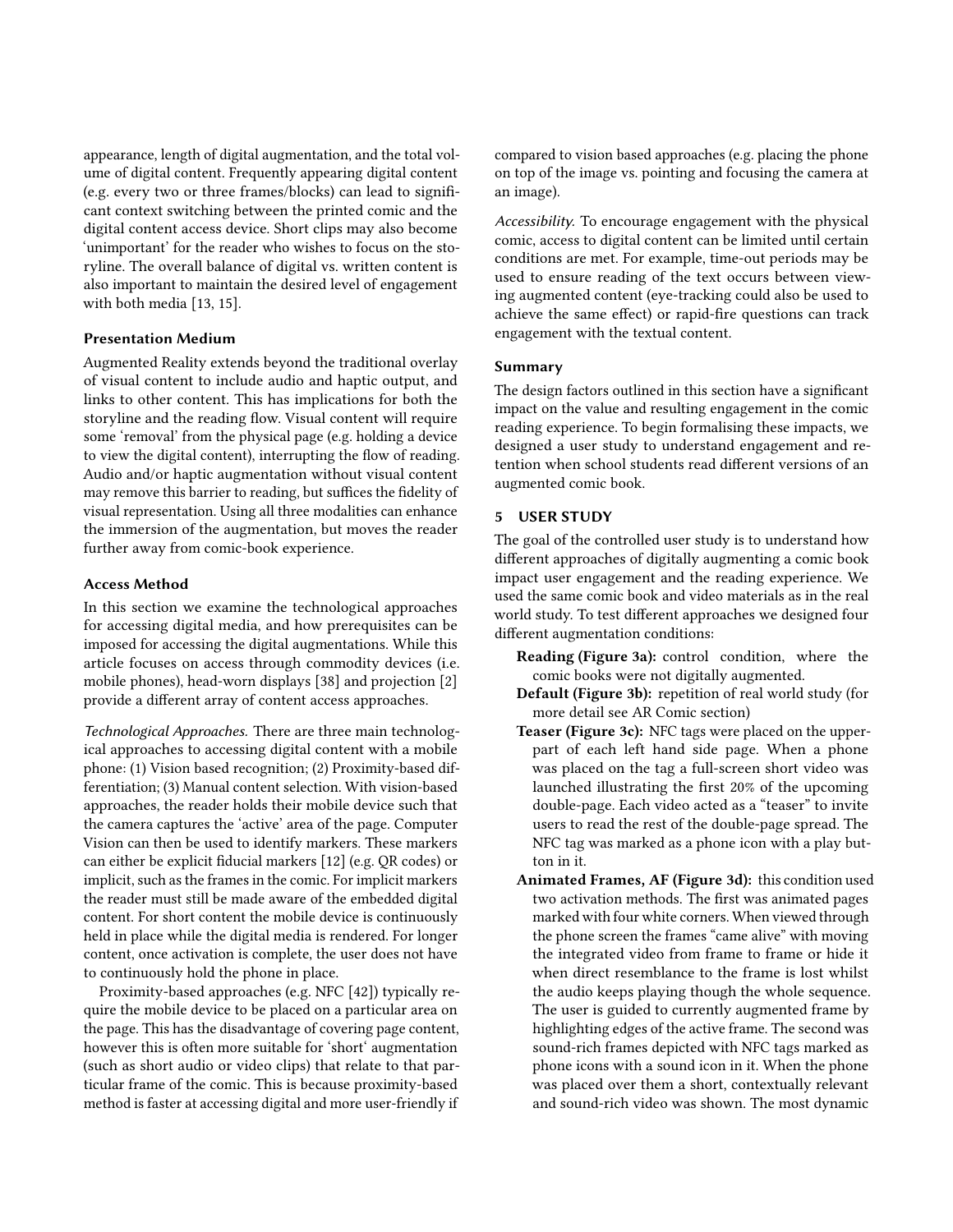<span id="page-6-0"></span>

Figure 3: The four study conditions. (a) Reading only condition; (b) Default condition (as per in in-the-wild study) that duplicates with video the previously read content, activated by scanning the frame through the phone screen; (c) Animated Frames, where frames 'come alive' sequentially, activated by viewing white framed pages through the phone or with NFC tags showing short video snippets with emotional sounds; (d) Teaser condition on top frame of every odd page, when the phone is placed on the NFC tag a 'teaser' of the coming pages is shown.

and emotional pages were selected for both methods. As in the Teaser condition, 20% of all frames were augmented.

When designing the conditions Teaser and Animated Frames, we focused on the storytelling approach where the purpose of the digital content is to replicate. Our goal was to use replication in a way that should enhance the user's ability to comprehend and recall the story while trying to avoid the print medium simply becoming a proxy for accessing the digital content (as was observed in 36% of the cases in the 'in the wild' study).

We hypothesize that this can be achieved with: (i) careful placement of the digital content (e.g. Teaser condition invites the reader into the story at the beginning of every two page section); (ii) careful spatial positioning (e.g. in Animated Frames we focus on the context and show short clips or integrate video within the comic frames that have direct relevance to what is integrated/shown); (iii) appropriate frequency, and length of the content (e.g. in both designs we opt for approximately 20% of content replication).

For the Default condition, four frames were interactive. For the Teaser condition, seven NFC tags were used (one for each double-page). For the AF condition, there were five augmented pages and three NFC tags.

#### **Participants**

Pupils ( $N = 136$ , 64 girls and 72 boys) aged 9-14 from a local primary school participated in the study. The median age of participants was 11. The pupils were randomly assigned to

one of the four conditions. The experiment used a betweensubject design.

#### Procedure

The study was conducted on two separate days, with four sessions on the first day, and five sessions on the second day. Each session lasted approximately 45 minutes. The experiment took place in a classroom, the tables of which were grouped into four clusters (one for each condition). Each cluster was handled and observed by one researcher. Participants received one instructional sheet, one comic book and, for the three interactive conditions, a pair of headphones and one smartphone.

Participants were welcomed at the beginning of each session and a brief introduction was made by their teacher and one of the researchers. Participants were told that they could read the comic book as they wanted to, and that they would have to answer a questionnaire afterwards, without using the book. Participants were reminded that they would not be graded and that they should fill in the questionnaire on their own. They were then asked to read the instructional sheet explaining how the interaction technique of their condition works, as well as an example of a comic book page which they could use for training.

After training, participants were asked to read until page 17 (they would be stopped after 25 minutes, which did not occur). After reading they had to fill in the questionnaire composed of seven questions related to the story and five questions related to the pupils' preferences regarding the digital augmentation. Participants were then free to resume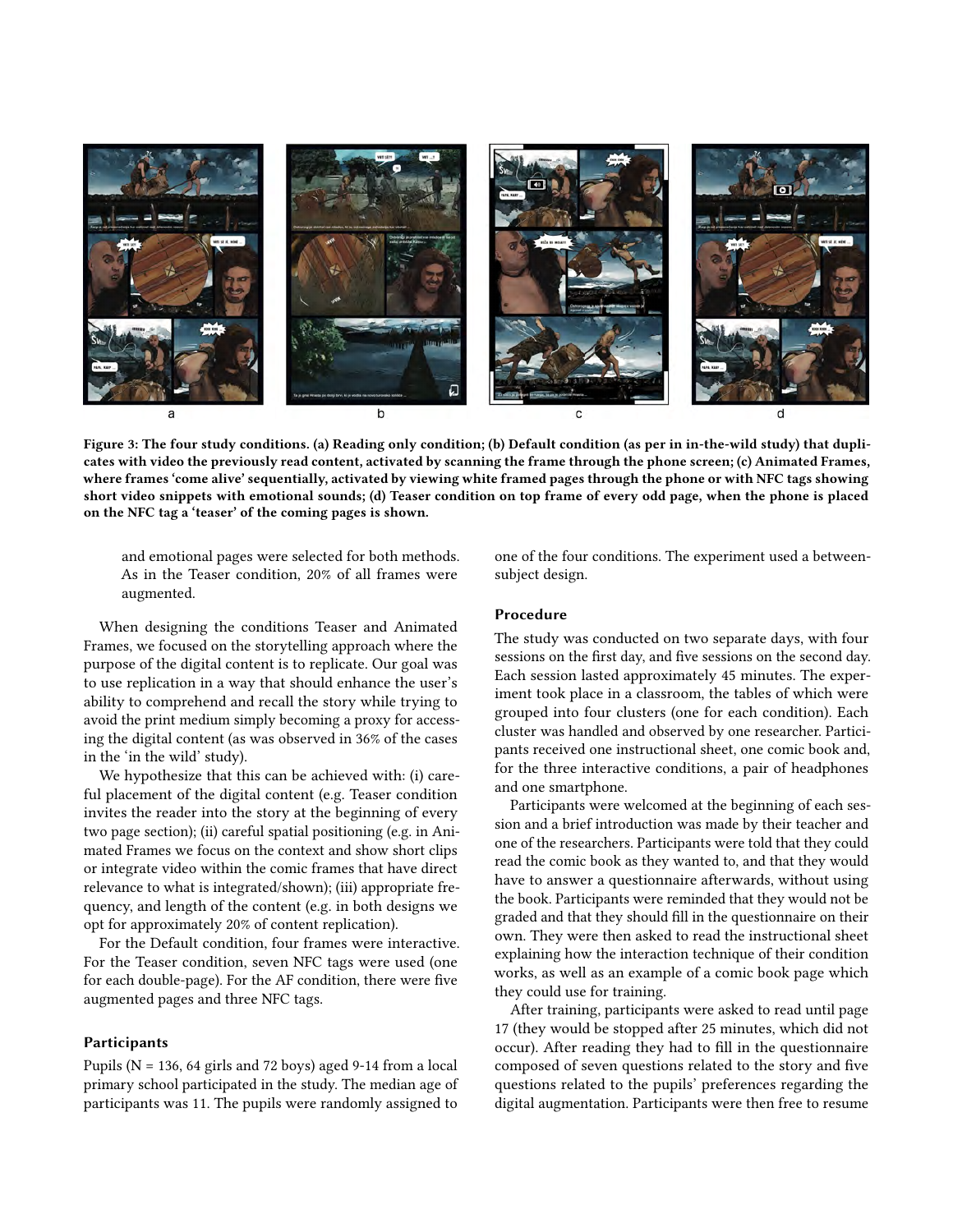<span id="page-7-0"></span>

|                                                       | Default | Teaser | Animated<br>frames |
|-------------------------------------------------------|---------|--------|--------------------|
| Average ratio<br>(opened / available content)         | 93%     | 98%    | 86%                |
| Median ratio<br>(watched minutes / available minutes) | 100%    | 124%   | 99%                |

Table 2: Amount of digital content consumed during the study.

their reading. Finally, each group had a 10-minutes debriefing with one of the researchers.

## Data collection

The application logged video sessions, scan events, application start/stop events, frame rate and other AR specific measures (e.g. tracking errors and camera distance). We also collected the time required to read the first 17 pages, the number of correct answers to the questionnaire (max = 7) and the participants' preferences (5 questions). Students were also observed while they were reading. In particular, and based on previous pilot studies, we observed: whenever the reading flow seemed disrupted (e.g. talking to others, experiencing technology issues, etc.); how participants handled the books and phones; how participants read the book (e.g. skipping digital content, flipping pages, etc.); whether participants engaged with digital content, and how (e.g. watching a video twice).

#### 6 RESULTS

#### Opened and Viewed Content

The average ratio of opened digital content ranges from 86– 98% (median 99–124%)—see Table [2.](#page-7-0) The highest ratio of watched content was recorded in the Teaser condition (124%) indicating users re-watched a quarter of all the videos. This repetition of watching was also observed when analysing reading patterns (see Figure [4\)](#page-8-0).

## Reading Pattern Analysis

We analysed the reading patterns in the same manner as we did for the real world study. We constructed a sequence diagram (Figure [4\)](#page-8-0) and classified reading styles as previously (Table [3\)](#page-7-1). The classification results showed a smaller variety of observed patterns and no changes of behaviour were observed. All users are thus classified into the watching, combining, or reading patterns. The confidence of this classification is also higher than that of real world study because users diverted to reading or watching only were observed to do so.

As shown in Table [3](#page-7-1) most of participants across all three interaction modes demonstrate the 'combining' pattern (from 76% to 83%) while Animated Frames is the only condition where the 'watching' pattern was not observed. The Table also shows that in the Teaser condition we did not observe

<span id="page-7-1"></span>

|                     |    |                |    |        |    | Animated |
|---------------------|----|----------------|----|--------|----|----------|
|                     |    | <b>Default</b> |    | Teaser |    | frames   |
| <b>W</b> - watching | 5  | 15%            |    | 7 20%  |    |          |
| $R$ - reading       | 3  | 9%             |    |        |    | 5 17%    |
| <b>C</b> - combined |    | 25 76%         |    | 27 80% | 24 | 83%      |
| Total               | 33 |                | 34 |        | 29 |          |

Table 3: Classification of reading patterns based on sequence diagram

<span id="page-7-2"></span>

|                 | <b>Median time</b><br>on content<br>(ToC) | Median<br>watching<br>time (WT) | Reading<br>$time =$<br>ToC - WT | Reading<br>time/ToC |
|-----------------|-------------------------------------------|---------------------------------|---------------------------------|---------------------|
| Reading         | 07:30                                     | 0                               | 07:30                           | 100%                |
| Default         | 12.52                                     | 08.42                           | 04.10                           | 32.38%              |
| Teaser          | 08:25                                     | 02.48                           | 05:37                           | 66.73%              |
| Animated frames | 09:12                                     | 02.42                           | 06:30                           | 70.65%              |

Table 4: Times spent on reading and watching the digital content.

any participants who stopped using the technology (e.g. technology drop-outs). In the Default and Animated Frames conditions (AR interface) we observed eight technology dropouts (3 [9%] and 5 [17%] respectively).

# Reading Time

Table [4](#page-7-2) presents a summary of the interaction time with the comic. The maximum time participants could spend on the comic was limited to 25 minutes. Even though users interacted with the comic for the longest in the Default condition (median 12m 52s), they only read for a median of 4m and 10s (33% of the time) as the rest of the time was spent watching digital content (median 8m 42s). The longest reading time was observed in the Animated Frames condition (median 6m 30s [71%]), nevertheless this still falls 1 minute short of the baseline Reading condition (median 7m 30s).

#### Information Retention

The retention scores were obtained through 10 questions participants answered after they finished reading the comic. The retention scores are presented in Table [5](#page-8-1) and show that the Default condition produced best retention with 4/10 correct answers. The worst performance was recorded in the Reading only condition (2.9), followed by the Animated Frames (3.1), and Teaser conditions (3.4). One-way ANOVA showed that at least one of these 4 means is significantly different  $(f(3,132)=4.2, p=0.007)$ . Post-hoc test with Bonferroni correction revealed significance only between means of Reading and Default condition (p=0.007, 95% CI [0.21,-1.99]) and a weak significance between Default and Animated Frames conditions (p=0.05, 95% CI[0.0004, 1.8]).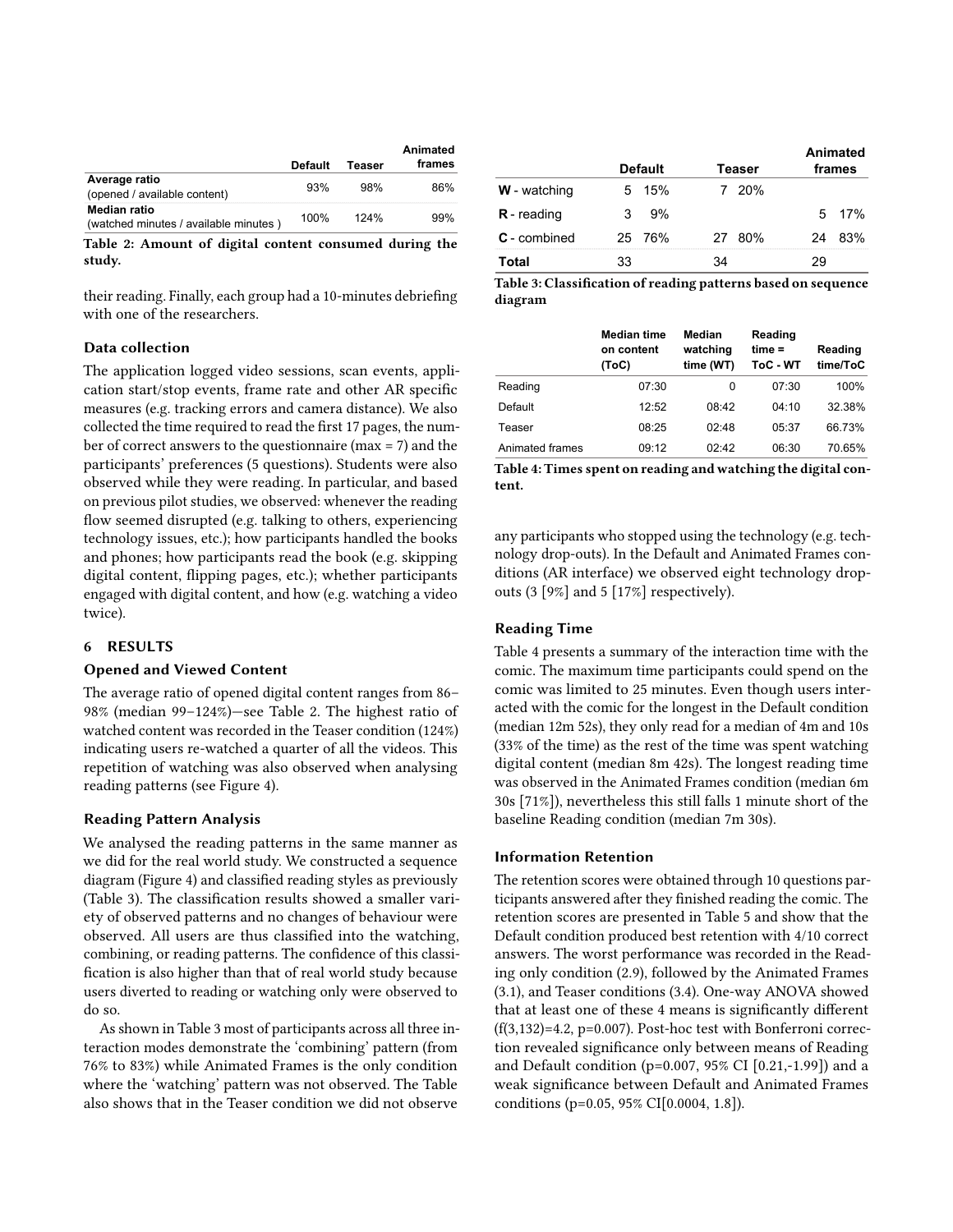<span id="page-8-0"></span>

Figure 4: Controlled study reading patterns. For each condition three reading patterns are presented. One row is one user while one dot is 10s of video. Different colours present different augmentations' interactions and gaps present reading time.

<span id="page-8-1"></span>

|                                    | Reading | <b>Default</b> | Teaser | Animated<br>frames |
|------------------------------------|---------|----------------|--------|--------------------|
| Average score<br>$($ of 10 max $)$ | 2.9     |                | 3.41   | 3.09               |
| Median reading time                | 3       | 4              | 3.5    | 3                  |
| <b>STD</b>                         | 1.45    | 1.33           | 1.43   | 1.3                |

Table 5: Results of answering questions about the content of the comic book (10 questions).

#### User Preference

The questionnaires revealed that users did not consider the length of the digital content as too long for Default, Animated Frames and Teaser conditions. However, only in Teaser (38%) and Animated Frames condition (41%), participants highlighted that there could be more digital content. This was not expressed as intensely in Default condition (only 20% of participants agreed) with all content duplicated. For all interaction modes participants generally agree that added digital content complements the story rather than duplicates it (Animated Frames condition (90%), Teaser (79%) and Default (71%). Surprisingly, only 26% of participants marked the Default condition as a duplicator of the story showing that duplication was better accepted in school study than was anticipated based on the outcome of the real world study. Some participants admitted skipping reading due to the digital content: Default (17%), Animated Frames (9%) and Teaser (6%) condition. On contrary, some users expressed the preference for reading although they also watched the augmentations.

# Comparing the Real World & Controlled User Study

The Default condition from the controlled study served to validate and interpret the results obtained in the real world study. The only difference between the two was the context (e.g. controlled environment of the school vs. uncontrolled 'in the wild').

Opened and Viewed Content. The controlled study demonstrates a much higher percent of opened content (92% vs. 53% 'in-the-wild') and longer video watching times (medians 7.4 minutes [82%] vs. 5.7 minutes [23%] 'in-the-wild').

Frequency of Content Consumption. In controlled study participants triggered a new video on average every 3.1 minutes (STD 1.24) vs. 2.1 minutes (STD 1.8) 'in-the-wild' meaning they spent more time on reading.

Reading Patterns. While the real world study revealed nine different interaction patterns, we observed only three basic patterns in the controlled study and no combination of them. Compared to 36% 'in the wild' in the controlled study only 15% ended in watching interaction pattern. It was observed that while some participants in the controlled study realised that the videos duplicate the story, they did not stop reading.

This all suggests that the context of the school study influenced users since they demonstrated more engagement with both the comic book and digital content.

#### 7 DISCUSSION & CONCLUSION

#### Accessing the Content

The main audience of the comic book in our study is children and this research focuses exclusively on them. As such we cannot generalise the findings outside our target group since different audiences are likely to consume content differently. Despite this, the design factors and augmentation conditions are not limited to a particular audience.

The results of the real world study showed that duplicating the whole comic book with integrated video encouraged watching activity over reading in 36% of the cases (15% in the controlled condition). In 28% of the cases users stopped interacting with the digital medium. Both these interaction patterns defy the purpose of such hybrid medium. In order to mitigate these effects of duplication we designed Teaser and Animated Frames augmentations. We hypothesized that mitigating the effect is possible with: (i) careful placement of the digital content; (ii) careful spatial positioning of the content where context is maintained (e.g. we show only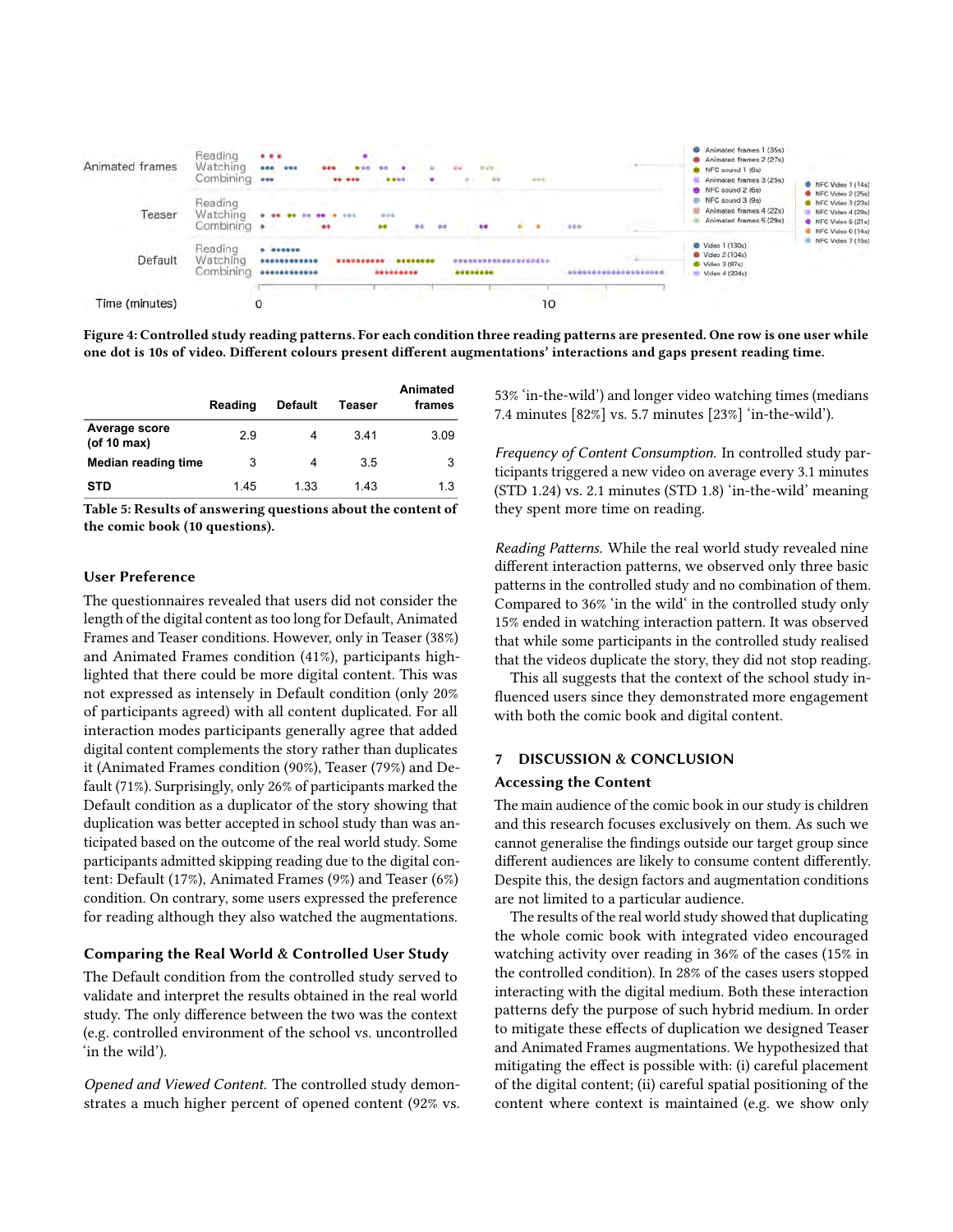video that directly relates to a particular frame); and (iii) appropriate frequency, and length of the content.

The design decisions had a positive influence on keeping readers engaged with printed medium since none of the participants in Animated Frames condition resorted to only watching the video. This conclusion is also supported by reported reading times. Animated Frames condition demonstrated longest reading time (6m 30s) which was only surpassed by reading only condition (7m 30s). On the other hand, duplication is known to have a positive effect on information retention [\[20\]](#page-10-27) and pupils in Default condition scored highest in the questionnaire.

The controlled study also showed that consumer-ready technology we used caused issues. One of the most notable was keeping the augmented frames in camera view because of the short distance between the phone and the comic. While the researchers tried to help children move the comic book further away to capture the augmented content, children pulled it back for reading. We also observed them moving their chair backwards or even standing up to increase the distance between the comic book and the screen. Instead of becoming invisible, the technology became present-athand requiring conscious attention from the children [\[9\]](#page-10-28). In this respect, the NFC technology was more usable even if sometimes scanning NFC tags was unsuccessful in their first attempt. This observation is also supported by user engagement as none of the users' in Teaser condition stopped using the technology (3 [9%] in Default and 5 [17%] Animated Frames condition). Other observed technology issues include holding the phones in hands all the time affecting interaction with the book, and problems with headphone's wires being in the way.

While the initial training helped children to quickly grasp the technology, the comic book offered some false affordances. Children were observed to scan frames and pages that were not marked as augmented while some tried to read the whole comic book through the screen in order to not miss any of the augmented content. A notable frame with false affordance was a speech bubble with the music note (see Figure [1\)](#page-0-0) that children thought was augmented even when previously told what marked the augmentation. The false affordance problem is not new to augmented books, showing the gap between expected interaction by designers and applied interaction by children [\[19\]](#page-10-22). Designers need to take the balance between constraints, real-world expectations, and previous knowledge the users will apply to interaction [\[6\]](#page-10-29).

While designing digital augmentation for comic books, authors and designers need to find a balance between physical and digital medium. In order to achieve the holistic experience and equal engagement with both mediums (printed and digital) the findings derived from our studies indicate that the experience needs to be carefully designed by: (i) avoiding

or reducing duplication especially when duplication means the reader gets no real benefit from engaging with both mediums, (ii) integrating augmented content only if it has high relevance to a particular frame in the comic book, (iii) using appropriate frequency, and length of the augmented content to maintain the interest in both digital and physical medium, and (iv) selecting the technology carefully as it still presents an interaction barrier (e.g. the access method).

#### Limitations

There are several limitations with our studies that need exploring in future work. First, in the real world study, we did not know the context of use of the comic and so assumed that pauses in between watching digital content were for reading. Asking parental reporting of use in the home would increase the confidence in these reports. Second, the classroom environment, although comfortable for the children, was still more controlled than relaxed reading at home. The children were aware of the researchers (and teachers) watching their progress and so were likely to be more engaged than if left on their own. Finally, as mentioned before, our studies focused solely on children. However, we still believe the study results provide clear insights into the use of the different interaction techniques.

## Future Work

Beyond addressing the study limitations, there are several strands of future work we intend to pursue. First, we wish to further examine and study the design space to understand the impact of the remaining design factors not already tested. Second, we wish to confirm how our findings from AR comics generalise to other forms of digitally-augmented print media and other audiences. Finally, more formal studies of reading behaviour (such was with the use of eye-tracking) can characterise the reader's behaviour and provide better measures of engagement and retention with augmented content.

## ACKNOWLEDGMENTS

The authors acknowledge the European Commission for funding the InnoRenew CoE project (Grant Agreement 739574) under the Horizon2020 Widespread-Teaming program and the Republic of Slovenia (Investment funding of the Republic of Slovenia and the European Union of the European regional Development Fund). The research was also supported by Slovenian research agency ARRS (P1–0383 and J1–9186).

#### REFERENCES

<span id="page-9-0"></span>[1] Haifa Alhumaidan, Kathy Pui Ying Lo, and Andrew Selby. 2018. Co-designing with children a collaborative augmented reality book based on a primary school textbook. International Journal of Child-Computer Interaction 15 (2018), 24 – 36. [https:](https://doi.org/10.1016/j.ijcci.2017.11.005)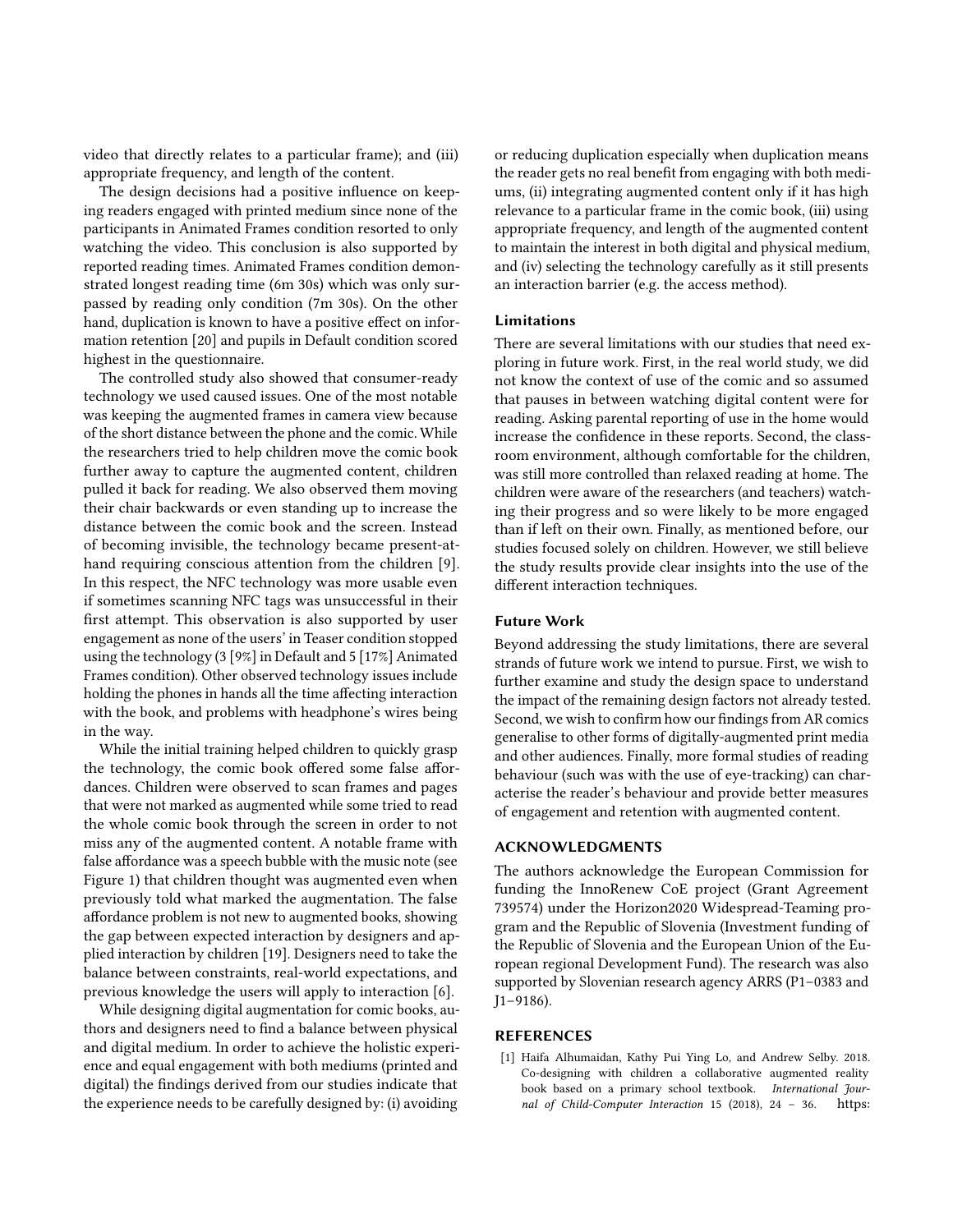[//doi.org/10.1016/j.ijcci.2017.11.005](https://doi.org/10.1016/j.ijcci.2017.11.005)

- <span id="page-10-25"></span>[2] Hrvoje Benko, Ricardo Jota, and Andrew Wilson. 2012. MirageTable: Freehand Interaction on a Projected Augmented Reality Tabletop. In Proceedings of the SIGCHI Conference on Human Factors in Computing Systems (CHI '12). ACM, New York, NY, USA, 199–208. [https:](https://doi.org/10.1145/2207676.2207704) [//doi.org/10.1145/2207676.2207704](https://doi.org/10.1145/2207676.2207704)
- <span id="page-10-5"></span>[3] M. Billinghurst and A. Duenser. 2012. Augmented Reality in the Classroom. Computer 45, 7 (July 2012), 56–63. [https:](https://doi.org/10.1109/MC.2012.111) [//doi.org/10.1109/MC.2012.111](https://doi.org/10.1109/MC.2012.111)
- <span id="page-10-8"></span>[4] Mark Billinghurst and Hirokazu Kato. 2002. Collaborative Augmented Reality. Commun. ACM 45, 7 (July 2002), 64–70. [https:](https://doi.org/10.1145/514236.514265) [//doi.org/10.1145/514236.514265](https://doi.org/10.1145/514236.514265)
- <span id="page-10-14"></span>[5] M. Billinghurst, H. Kato, and I. Poupyrev. 2001. The MagicBook - moving seamlessly between reality and virtuality. IEEE Computer Graphics and Applications 21, 3 (May 2001), 6–8. [https:](https://doi.org/10.1109/38.920621) [//doi.org/10.1109/38.920621](https://doi.org/10.1109/38.920621)
- <span id="page-10-29"></span>[6] David J. Chatting. 2008. Action and Reaction for Physical Map Interfaces. In Proceedings of the 2Nd International Conference on Tangible and Embedded Interaction (TEI '08). ACM, New York, NY, USA, 187–190. <https://doi.org/10.1145/1347390.1347432>
- <span id="page-10-23"></span>[7] Kun-Hung Cheng. 2017. Reading an augmented reality book: An exploration of learners' cognitive load, motivation, and attitudes. Australasian Journal of Educational Technology 33, 4 (2017).
- <span id="page-10-20"></span>[8] A. Clark and A. Dünser. 2012. An interactive augmented reality coloring book. In 2012 IEEE Symposium on 3D User Interfaces (3DUI). 7–10. <https://doi.org/10.1109/3DUI.2012.6184168>
- <span id="page-10-28"></span>[9] Paul Dourish. 2001. Where the action is. MIT press Cambridge.
- <span id="page-10-15"></span>[10] Andreas Dünser and Eva Hornecker. 2007. An Observational Study of Children Interacting with an Augmented Story Book. In Technologies for E-Learning and Digital Entertainment, Kin-chuen Hui, Zhigeng Pan, Ronald Chi-kit Chung, Charlie C. L. Wang, Xiaogang Jin, Stefan Göbel, and Eric C.-L. Li (Eds.). Springer Berlin Heidelberg, Berlin, Heidelberg, 305–315.
- <span id="page-10-11"></span>[11] Andreas Dünser, Lawrence Walker, Heather Horner, and Daniel Bentall. 2012. Creating Interactive Physics Education Books with Augmented Reality. In Proceedings of the 24th Australian Computer-Human Interaction Conference (OzCHI '12). ACM, New York, NY, USA, 107–114. <https://doi.org/10.1145/2414536.2414554>
- <span id="page-10-26"></span>[12] Mark Fiala. 2005. ARTag, a fiducial marker system using digital techniques. In Computer Vision and Pattern Recognition, 2005. CVPR 2005. IEEE Computer Society Conference on, Vol. 2. IEEE, 590–596.
- <span id="page-10-24"></span>[13] Hervé Gomez. 2003. Parent and child reading, designing for an interactive, dimensional reading experience. In Proceedings of Technology for Interactive Digital Storytelling and Entertainment.
- <span id="page-10-1"></span>[14] Raphael Grasset, Andreas Dunser, and Mark Billinghurst. 2008. The Design of a Mixed-reality Book: Is It Still a Real Book?. In Proceedings of the 7th IEEE/ACM International Symposium on Mixed and Augmented Reality (ISMAR '08). IEEE Computer Society, Washington, DC, USA, 99–102. <https://doi.org/10.1109/ISMAR.2008.4637333>
- <span id="page-10-13"></span>[15] Raphaël Grasset, Andreas Dünser, and Mark Billinghurst. 2008. Edutainment with a Mixed Reality Book: A Visually Augmented Illustrative Childrens' Book. In Proceedings of the 2008 International Conference on Advances in Computer Entertainment Technology (ACE '08). ACM, New York, NY, USA, 292–295. <https://doi.org/10.1145/1501750.1501819>
- <span id="page-10-2"></span>[16] Tovi Grossman, Fanny Chevalier, and Rubaiat Habib Kazi. 2016. Bringing research articles to life with animated figures. interactions 23, 4 (jun 2016), 52–57. <https://doi.org/10.1145/2949762>
- <span id="page-10-19"></span>[17] Jens Grubert, Raphaël Grasset, and Gerhard Reitmayr. 2012. Exploring the design of hybrid interfaces for augmented posters in public spaces. In Proceedings of the 7th Nordic Conference on Human-Computer Interaction Making Sense Through Design - NordiCHI '12. ACM Press, New York, New York, USA, 238. <https://doi.org/10.1145/2399016.2399053>
- <span id="page-10-16"></span>[18] Taejin Ha, Youngho Lee, and Woontack Woo. 2011. Digilog Book for Temple Bell Tolling Experience Based on Interactive Augmented Reality. Virtual Real. 15, 4 (Nov. 2011), 295–309. [https:](https://doi.org/10.1007/s10055-010-0164-8) [//doi.org/10.1007/s10055-010-0164-8](https://doi.org/10.1007/s10055-010-0164-8)
- <span id="page-10-22"></span>[19] Eva Hornecker. 2012. Beyond Affordance: Tangibles' Hybrid Nature. In Proceedings of the Sixth International Conference on Tangible, Embedded and Embodied Interaction (TEI '12). ACM, New York, NY, USA, 175–182. <https://doi.org/10.1145/2148131.2148168>
- <span id="page-10-27"></span>[20] Jeffrey D. Karpicke and Henry L. Roediger. 2007. Repeated retrieval during learning is the key to long-term retention. Journal of Memory and Language 57, 2 (2007), 151 – 162. [https:](https://doi.org/10.1016/j.jml.2006.09.004) [//doi.org/10.1016/j.jml.2006.09.004](https://doi.org/10.1016/j.jml.2006.09.004)
- <span id="page-10-9"></span>[21] Hannes Kaufmann and Dieter Schmalstieg. 2002. Mathematics and Geometry Education with Collaborative Augmented Reality. In ACM SIGGRAPH 2002 Conference Abstracts and Applications (SIGGRAPH '02). ACM, New York, NY, USA, 37–41. [https:](https://doi.org/10.1145/1242073.1242086) [//doi.org/10.1145/1242073.1242086](https://doi.org/10.1145/1242073.1242086)
- <span id="page-10-6"></span>[22] Lucinda Kerawalla, Rosemary Luckin, Simon Seljeflot, and Adrian Woolard. 2006. "Making it real": exploring the potential of augmented reality for teaching primary school science. Virtual Reality 10, 3 (01 Dec 2006), 163–174. <https://doi.org/10.1007/s10055-006-0036-4>
- <span id="page-10-0"></span>[23] K. Kim, M. Billinghurst, G. Bruder, H. B. Duh, and G. F. Welch. 2018. Revisiting Trends in Augmented Reality Research: A Review of the 2nd Decade of ISMAR (2008–2017). IEEE Transactions on Visualization and Computer Graphics (2018), 1–1. [https:](https://doi.org/10.1109/TVCG.2018.2868591) [//doi.org/10.1109/TVCG.2018.2868591](https://doi.org/10.1109/TVCG.2018.2868591)
- <span id="page-10-10"></span>[24] T. G. Kirner, F. M. V. Reis, and C. Kirner. 2012. Development of an interactive book with Augmented Reality for teaching and learning geometric shapes. In 7th Iberian Conference on Information Systems and Technologies (CISTI 2012). 1–6.
- <span id="page-10-7"></span>[25] Eric Klopfer and Susan Yoon. 2005. Developing games and simulations for today and tomorrow's tech savvy youth. TechTrends 49, 3 (01 May 2005), 33–41. <https://doi.org/10.1007/BF02763645>
- <span id="page-10-18"></span>[26] Gun A. Lee, Ungyeon Yang, Yongwan Kim, Dongsik Jo, Ki-Hong Kim, Jae Ha Kim, and Jin Sung Choi. 2009. Freeze-Set-Go interaction method for handheld mobile augmented reality environments. In Proceedings of the 16th ACM Symposium on Virtual Reality Software and Technology - VRST '09. ACM Press, New York, New York, USA, 143. <https://doi.org/10.1145/1643928.1643961>
- <span id="page-10-21"></span>[27] S. Magnenat, D. T. Ngo, F. Zünd, M. Ryffel, G. Noris, G. Rothlin, A. Marra, M. Nitti, P. Fua, M. Gross, and R. W. Sumner. 2015. Live Texturing of Augmented Reality Characters from Colored Drawings. IEEE Transactions on Visualization and Computer Graphics 21, 11 (Nov 2015), 1201–1210. <https://doi.org/10.1109/TVCG.2015.2459871>
- <span id="page-10-3"></span>[28] Catherine C Marshall. 2005. Reading and interactivity in the digital library: Creating an experience that transcends paper. In Proceedings of CLIR/Kanazawa institute of technology roundtable, Vol. 5. Citeseer, 1–20.
- <span id="page-10-12"></span>[29] Jorge Martín-Gutiérrez, José Luís Saorín, Manuel Contero, Mariano Alcañiz, David C. Pérez-López, and Mario Ortega. 2010. Design and validation of an augmented book for spatial abilities development in engineering students. Computers & Graphics 34, 1 (2010), 77 – 91. <https://doi.org/10.1016/j.cag.2009.11.003>
- <span id="page-10-4"></span>[30] John V. Pavlik and Frank Bridges. 2013. The Emergence of Augmented Reality (AR) as a Storytelling Medium in Journalism. Journalism & Communication Monographs 15, 1 (2013), 4–59. <https://doi.org/10.1177/1522637912470819> arXiv[:https://doi.org/10.1177/1522637912470819](http://arxiv.org/abs/https://doi.org/10.1177/1522637912470819)
- <span id="page-10-17"></span>[31] Qian, Yedan. 2017. Wonder-LAND: A Tangible Mixed-Reality Book System For Explorative Learning in Science. [http://www.diva-portal.org/smash/get/diva2:](http://www.diva-portal.org/smash/get/diva2:1127490/FULLTEXT01.pdf) [1127490/FULLTEXT01.pdf](http://www.diva-portal.org/smash/get/diva2:1127490/FULLTEXT01.pdf). Online; accessed 19 September